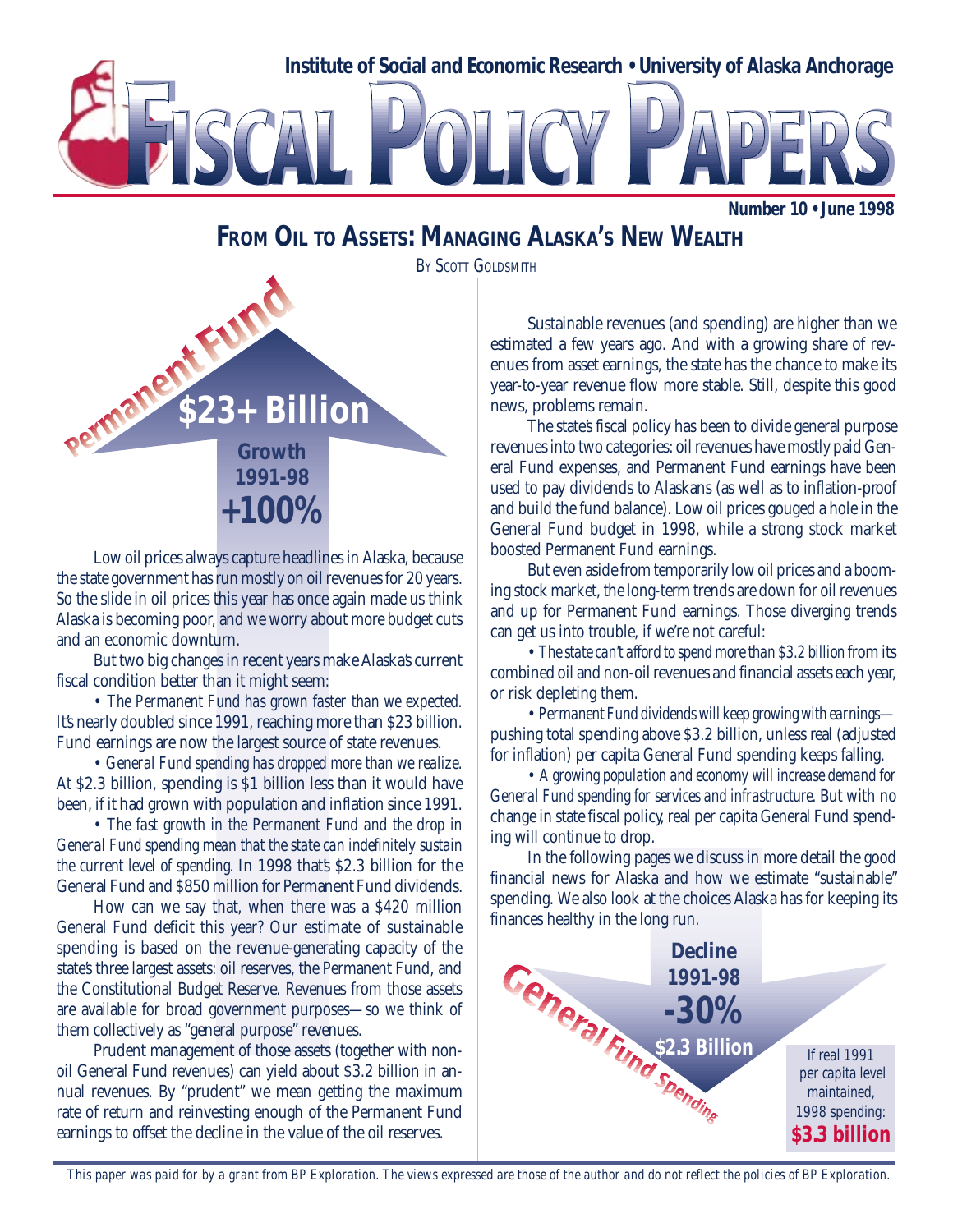# **REVENUES AND EXPENDITURES, 1998**

Most state government revenues that are general purpose—that is, not earmarked for specific uses—are in three funds: the General Fund, the Constitutional Budget Reserve, and the Permanent Fund's Earnings Reserve.<sup>1</sup> Table 1 shows estimated revenues and expenditures for those funds in fiscal year 1998 (July 1997 through June 1998).

## **General Fund**

The General Fund is the main source of money for state government services.2 Roughly equal shares go to agency operations and to formula programs that benefit local governments, school districts, and individual Alaskans. Smaller shares go to pay for capital projects and debt service on bonds.

Since 1977, when North Slope oil production started, between 75 and 90 percent of annual General Fund revenues have come from oil. As a result, revenues have fluctuated frequently and often dramatically with the price of oil.

Other General Fund revenues consist of the corporate income tax, natural resource taxes (mostly from the seafood industry), sales and use taxes (mainly motor fuel and tobacco), licenses and permits, and miscellaneous charges for services. Finally, the fund also generates some earnings—as the revenues sit in the fund, before the state pays its bills.

The General Fund will have a deficit of around \$420 million this year, assuming revenues of about \$1.9 billion and spending of around \$2.3 billion. The shortfall is due to lower than average oil prices, which have reduced the state's oil income. The state will cover this deficit by transferring money from the Constitutional Budget Reserve, as it has done previously when General Fund revenues fell short.

## **Constitutional Budget Reserve**

The Constitutional Budget Reserve is an account the legislature created to act as a shock absorber—to help stabilize the budget when General Fund revenues fluctuate. Settlements from tax and royalty disputes with the oil companies are deposited in the reserve. It has a current balance of about \$3 billion.

When the price of oil is low, as it is this year, transfers from the reserve allow the state to maintain a stable level of government services. If oil prices rose unexpectedly high, surplus revenues from the General Fund could repay the reserve.

An estimated \$270 million in settlements will go into the reserve in fiscal 1998, but future settlement revenues are expected to be less—since most tax disputes have now been settled. The reserve is also expected to generate more than \$300 million in earnings in fiscal 1998.

Of the nearly \$600 million in total revenues this year, about \$420 million will be used to cover the General Fund deficit, leaving about \$200 million to augment the reserve nearly \$100 million to offset inflation and \$100 million to increase the reserve balance.

## **Permanent Fund**

The Permanent Fund is an account Alaskans created in 1976 to save some of the revenues from North Slope oil production. This year, an estimated \$200 million in royalties on current oil production will go into the Permanent Fund.

The fund balance—more than \$23 billion—is now so large that fund earnings are much larger than additions from current oil production. This year's fund earnings are projected to be about \$2.2 billion. That's higher than we'd expect in an average year, because the U.S. stock market has been unusually strong for several years. Stocks make up about half the fund's holdings, and they've become by far the biggest source of earnings.

The Alaska constitution prohibits the legislature from spending Permanent Fund principal, but fund earnings can be appropriated. Over the years fund earnings have been used for three purposes: paying Permanent Fund dividends; protecting the fund from inflation; and adding to the fund principal. Permanent Fund dividends are annual cash payments the state makes to all Alaska residents. How large the payments are each year depends on average fund earnings for the previous five years.

Table 1 shows that in 1998 the state expects to spend about \$850 million of the earnings for Permanent Fund dividends. About \$400 million will be used to protect the fund from inflation; this is a formal addition to the fund principal to offset the loss in buying power from inflation. At the legislature's discretion, the remaining \$1.2 billion in Permanent Fund earnings may either be added to the fund principal (which cannot be spent) or left in a special account within the fund called the Earnings Reserve, where it would be available for spending.

## **All General Purpose Funds**

Consolidating the revenues and expenditures of these three funds gives us a picture of the state's overall fiscal health.

- *The state expects to collect \$5 billion* in general purpose revenues in fiscal 1998 (Table 1). That's \$500 million more than estimated last fall (as shown in the box at the bottom of page 3). Permanent Fund earnings increased by \$750 million more than expected, while oil prices fell throughout the year.
- *Despite a deficit in the General Fund,* combined revenues in the three general purpose funds are expected to exceed expenditures in fiscal 1998 by \$1.8 billion.
- *Earnings of the state's financial accounts* will exceed oil revenues by an estimated \$800 million in fiscal 1998.
- *Of the \$1.8 billion revenue surplus,* about \$500 million will be plowed back into the Permanent Fund and the Constitutional Budget Reserve, to offset the effects of inflation. That's \$150 million less than expected last fall, since the inflation rate has fallen.
- *The remaining \$1.3 billion in revenues* represents an increase in the value of our financial assets—primarily the Permanent Fund but also the Constitutional Budget Reserve.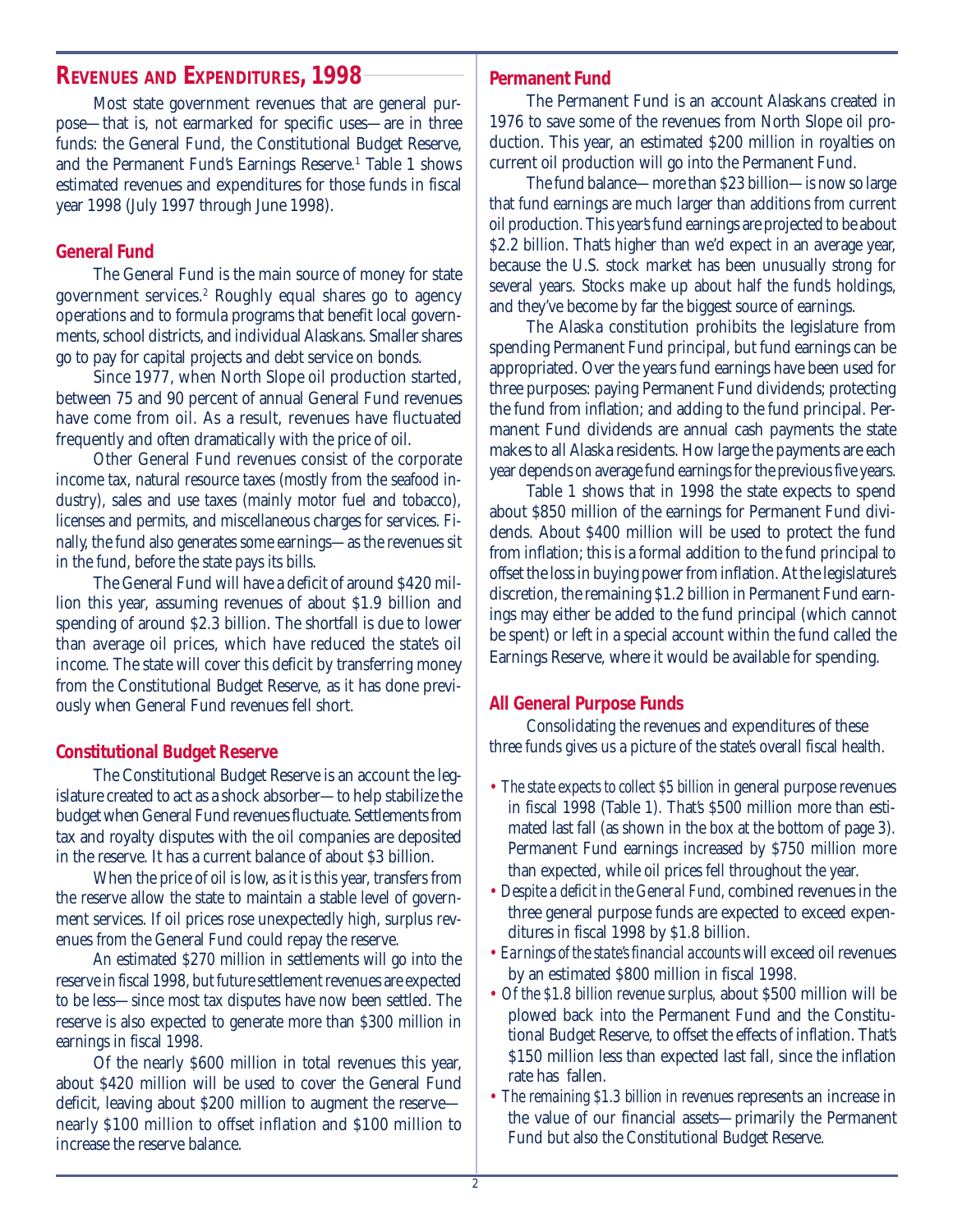| Table 1. Revenues, Expenditures, and Changes in Assets, General Purpose Funds, 1998<br>(In Millions of Dollars) |                               |                                                |                                 |                            |  |  |
|-----------------------------------------------------------------------------------------------------------------|-------------------------------|------------------------------------------------|---------------------------------|----------------------------|--|--|
|                                                                                                                 | <b>General</b><br><b>Fund</b> | <b>Constitutional</b><br><b>Budget Reserve</b> | <b>Permanent</b><br><b>Fund</b> | Total,<br><b>All Funds</b> |  |  |
| <b>Revenues</b>                                                                                                 | \$1,894                       | \$612                                          | \$2,474                         | \$4,980                    |  |  |
| Oil Revenues <sup>a</sup>                                                                                       | \$1,371                       | \$273                                          | \$208                           | \$1,852                    |  |  |
| <b>Other Revenues</b>                                                                                           | \$460                         | \$3                                            | \$23                            | \$487                      |  |  |
| Earnings <sup>b</sup>                                                                                           | \$63                          | \$336                                          | \$2,243                         | \$2,642                    |  |  |
| <b>Expenditures</b>                                                                                             | \$2,313                       |                                                | \$848                           | \$3,161                    |  |  |
| State agency operations                                                                                         | \$1,070                       |                                                |                                 | \$1,070                    |  |  |
| <b>Formulas and Transfers</b>                                                                                   | \$1,081                       |                                                |                                 | \$1,081                    |  |  |
| Capital and Miscellaneous Exp.                                                                                  | \$162                         |                                                |                                 | \$162                      |  |  |
| Perm. Fund Dividend                                                                                             |                               |                                                | \$848                           | \$848                      |  |  |
| <b>Fund Surplus or Deficit</b>                                                                                  | $($419)^c$                    | \$612                                          | \$1,626                         | \$1,819                    |  |  |
| <b>Transfer-CBR to GF</b>                                                                                       | \$419                         | (\$419)                                        |                                 |                            |  |  |
| <b>Remaining Revenues</b>                                                                                       |                               |                                                |                                 |                            |  |  |
| <b>Inflation-Proofing</b>                                                                                       |                               | \$84 <sup>d</sup>                              | \$422                           | \$506                      |  |  |
| <b>Additions to Assets</b>                                                                                      |                               | \$109                                          | \$1,204                         | \$1,313                    |  |  |

**<sup>a</sup>***Based on an average oil price of \$16.30 per barrel, estimated by the Alaska Department of Revenue, Spring 1998. Includes settlements.*

**b** *Net earnings, excluding any change in unrealized gains.* **c**<sup>**c**</sup>*Deficit in General Fund covered by transfer from Constitutional Budget Reserve (CBR).* 

**<sup>d</sup>***Author's estimate of the cost of inflation-proofing the CBR, which is not required by law but is necessary to retain value.* **Source:** *Alaska Department of Revenue,* Revenue Sources Book, Spring 1998

#### **Change in FY 1998 Revenue Forecast from Fall 1997 to Spring 1998**

Twice a year–in the fall and the spring–the Alaska Department of Revenue projects how much oil and other revenue the state government can expect for that fiscal year, based on estimated oil prices, investment earnings, and other factors. Below are the major changes from the Fall 1997 forecast to the Spring 1998 forecast (in million of dollars, except for oil prices).

|                                                                                      | <b>Fall 1997</b>              | Spring 1998                   | Change                             |
|--------------------------------------------------------------------------------------|-------------------------------|-------------------------------|------------------------------------|
| <b>Oil Price</b>                                                                     | \$18.11/barrel                | \$16.30/barrel                | $-$1.81/barrel$                    |
| <b>Revenues</b>                                                                      |                               |                               |                                    |
| <b>Oil Revenues</b><br><b>Fund Earnings</b><br><b>Total Revenues</b>                 | \$2,096<br>\$1,887<br>\$4,512 | \$1,852<br>\$2,642<br>\$4,980 | $-$ \$244<br>$+ $755$<br>$+$ \$468 |
| <b>Expenditures</b><br>Permanent Fund Dividend                                       | \$790                         | \$848                         | $+$ \$58                           |
| <b>Remaining Revenues</b><br><b>Inflation Proofing</b><br><b>Additions to Assets</b> | \$640<br>\$770                | \$506<br>\$1,313              | $-$ \$154<br>$+$ \$543             |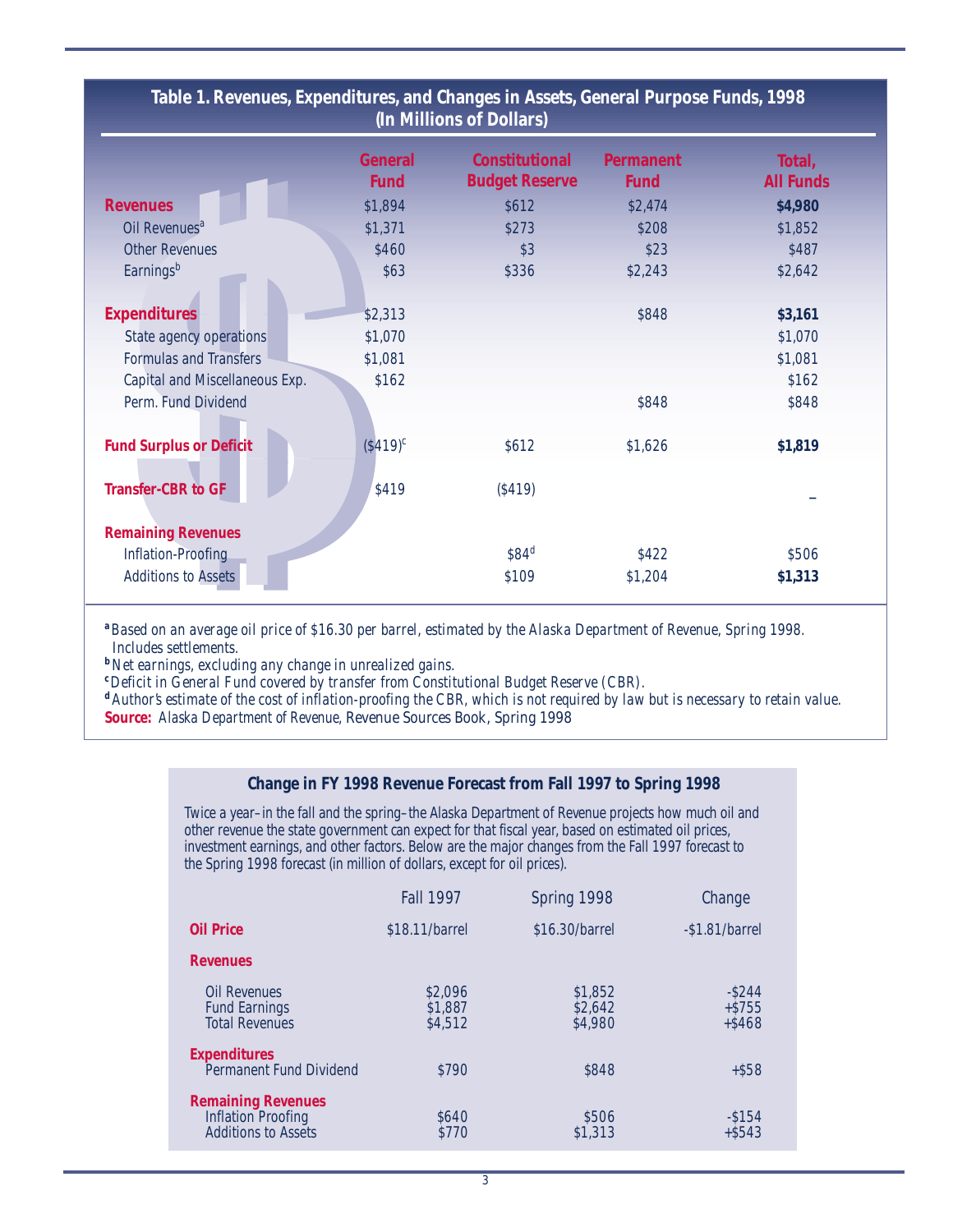## **SUSTAINABLE REVENUES AND EXPENDITURES**

We just looked at how much the state government expects to collect, spend, and add to its financial assets in 1998. But there's a broader question than just how the state is doing this year: are state expenditures and savings achieving a good balance between the current and future revenue needs of Alaskans?

One way to answer that question is to examine whether the current balance of expenditures and savings will let us continue to spend \$3.2 billion annually in future years. If total state assets are growing, then we're essentially expanding future opportunities and keeping current expenditures lower than we need to. If, on the other hand, total state assets are declining, then we're taking from the future to pay for the present.

Just a few years ago, Alaska was clearly spending more than the sustainable rate—a problem we examined in past *Fiscal Policy Papers*. But for reasons we'll explain, we believe the current expenditure level of \$3.2 billion is sustainable. That means if the state manages its assets prudently, it can enjoy annual income of \$3.2 billion indefinitely.

The state's biggest assets are its remaining oil in the ground, the Permanent Fund, and the Constitutional Budget Reserve. Together they have a current value of about \$51 billion.

## **Oil in the Ground**

For more than 20 years the dominant public asset in Alaska has been the state's share (in royalties and taxes) of oil in the ground. Today that share is worth roughly \$25 billion. This is the estimated sum of all the revenue the state will receive from oil in future years. It depends primarily on how much oil is ultimately produced and its price.

Our estimate of future oil revenues assumes that oil production will decline 2 percent annually and that the real (inflation adjusted) long-term price will be \$18 per barrel.

Our assumed rate of decline is only about half the rate at which production has actually dropped since peaking in 1988. But recent events suggest that production won't decline as fast as previously thought, and that oil will make continuing contributions to the Alaska economy for decades to come. Our assumed \$18 per barrel price—while higher than the current price—is about the average real price for the past decade and is therefore a reasonable basis for long-term planning.

The oil in the ground can't permanently generate as much revenue as it produces today, since revenues are falling with declining production. But even a nonrenewable asset like oil can produce sustainable income, if the state converts some oil revenues into a long-term financial asset (see adjacent box).

We estimate the sustainable revenue from oil is \$1.25 billion a year, assuming a real (adjusted for inflation) rate of return of 5 percent on the share of oil revenues that will be deposited in the Permanent Fund.

## **Financial Assets**

The current balance of the Permanent Fund is above \$23 billion (including the Earnings Reserve) and the balance of the Constitutional Budget Reserve is \$3 billion. At a 5 percent real annual rate of return (the average for the Permanent Fund, except for the last few unusually high years), those funds together can generate \$1.3 billion in annual earnings—in addition to what we need for inflation-proofing.

## **Total Sustainable Revenues**

Oil and financial assets together can generate about \$2.55 billion in annual revenues, if the value of those assets remains constant. Other General Fund revenues from miscellaneous sources add about \$500 million to state coffers each year. That brings sustainable general purpose revenues to about \$3.05 billion—close to this year's estimated \$3.2 billion in expenditures. Alaska can, if it protects its assets, sustain roughly \$3.2 billion of annual spending as far as we can see into the future.

It's not an exact match; we don't pretend to predict the future with that much accuracy. Our sustainable revenue figure should be taken as a guideline rather than a precise number.

Our estimate is based on assumptions about oil prices, production levels, and returns on investments. The box below Table 2 shows how sensitive sustainable revenues are to changing conditions. Notice that the level of sustainable revenue is more sensitive to a 1 percent change in the real return on assets than it is to a permanent \$1 change in the price of oil.

Oil production and price are pretty much beyond the state's control. But the state can influence investment returns and exercise some control over sustainable revenues. And as time passes, oil production and price will have less and less influence on sustainable revenues, while the rate of return on assets will have more and more.

## **Maintaining the Value of Oil**

If we're pumping more oil out of the ground than we're adding to the oil reserves, how can we keep the value of the oil constant? The answer is that we need to add enough to the Permanent Fund (or other financial assets) to offset the reduced value of the oil still in the ground.

In an average year, when the price of oil is about \$18 per barrel and the real rate of return (adjusted for inflation) on assets is 5 percent, the state will have about \$500 million in revenues left over, after sustainable expenditures of \$3.2 billion and inflation-proofing of the assets.

That \$500 million is about the amount the state needs to add, on average, to its financial assets each year—to maintain the total value of all assets. In an average year, about \$200 million would come from dedicated oil revenues and \$300 million from reinvestment of earnings (in addition to what is needed for inflation-proofing).

Of course in some years the addition will be larger or smaller than \$500 million. This year's addition will be larger—\$1.3 billion—because the booming stock market is creating high fund earnings. Next year the addition is expected to drop to about \$100 million, because oil revenues are forecast to remain below normal and fund earnings are forecast to fall back to normal.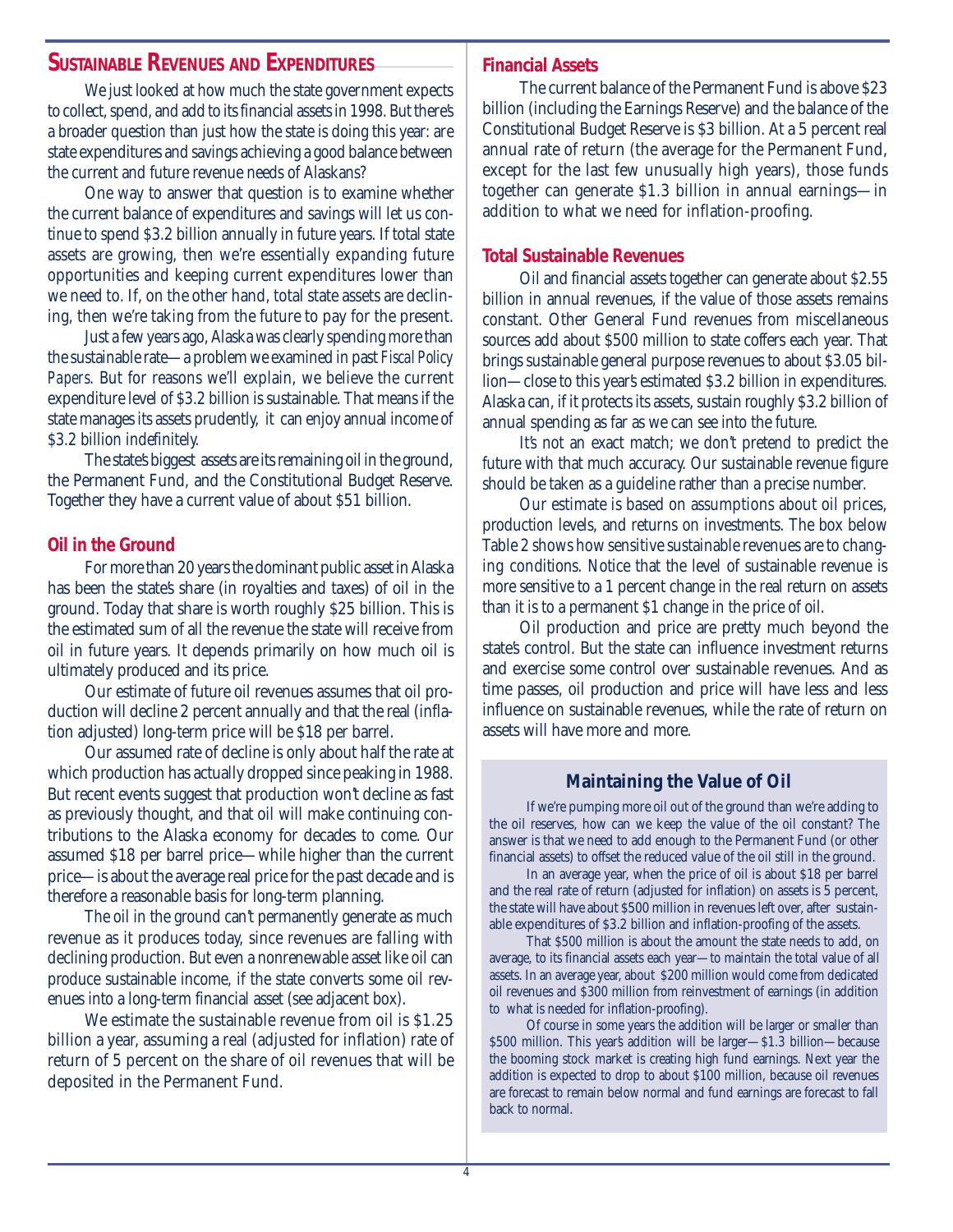|                                                              | <b>Approximate</b><br><b>Current</b>                                                                                        | <b>Annual</b><br><b>Sustainable</b> |
|--------------------------------------------------------------|-----------------------------------------------------------------------------------------------------------------------------|-------------------------------------|
| <b>State Assets</b><br>Oil in the ground                     | <b>Value</b>                                                                                                                | <b>Revenues</b>                     |
| (State share)                                                | \$25                                                                                                                        | \$1.25                              |
| <b>Permanent Fund</b>                                        | \$23                                                                                                                        | \$1.15                              |
| Const. Budget Reserve                                        | \$3                                                                                                                         | \$.150                              |
| <b>Total Assets</b>                                          | \$51                                                                                                                        | \$2.55                              |
| <b>Other General Fund</b><br><b>Revenue Sources</b>          |                                                                                                                             | \$.487                              |
| <b>TOTAL SUSTAINABLE</b><br><b>REVENUES AND EXPENDITURES</b> |                                                                                                                             | \$3.037                             |
|                                                              | <b>Assumptions Used in Analysis</b>                                                                                         |                                     |
|                                                              | Oil price per barrel<br>State revenue per barrel<br>Annual rate of decline, oil production<br>Real rate of return on assets | \$18<br>\$3.50<br>2%<br>5%          |

# **Table 2. Sustainable Revenue and Expenditure Level From Current Sources**

## **Sensitivity of Sustainable Revenue Estimate to Assumptions (In Billions of Dollars)**

|                                   | Change<br><b>Rate of Production</b><br><b>Decline</b> |          |      | Change<br><b>Rate of Return</b> |       | Change<br><b>Oil Price</b><br>(per barrel) |  |
|-----------------------------------|-------------------------------------------------------|----------|------|---------------------------------|-------|--------------------------------------------|--|
|                                   | Rate                                                  | Revenues | Rate | Revenues                        | Price | Revenues                                   |  |
|                                   | $0\%$                                                 | \$3.543  | 2%   | \$1.905                         | \$15  | \$2.612                                    |  |
|                                   | 1%                                                    | \$3.249  | 3%   | \$2.328                         | \$16  | \$2.754                                    |  |
| <b>Assumptions in Analysis 2%</b> |                                                       | \$3.037  | 4%   | \$2.697                         | \$17  | \$2.895                                    |  |
|                                   | 3%                                                    | \$2.875  | 5%   | \$3.037                         | \$18  | \$3.037                                    |  |
|                                   | 4%                                                    | \$2.751  | 6%   | \$3.352                         | \$19  | \$3.179                                    |  |
|                                   | 5%                                                    | \$2.653  | 7%   | \$3.657                         | \$20  | \$3.320                                    |  |

## **How Are Sustainable Revenues Affected by a \$1 Change in Oil Prices?**

A \$1 change, either up or down, from the long-term average oil price—about \$18 per barrel—that lasts for one year changes state oil revenues for that year by about \$100 million. But if the price moves back to the long-term average the following year, the effect on sustainable revenues is only about \$5 million per year. So the constant fluctuations in oil prices shouldn't be a cause for concern, unless they represent a shift in underlying market conditions.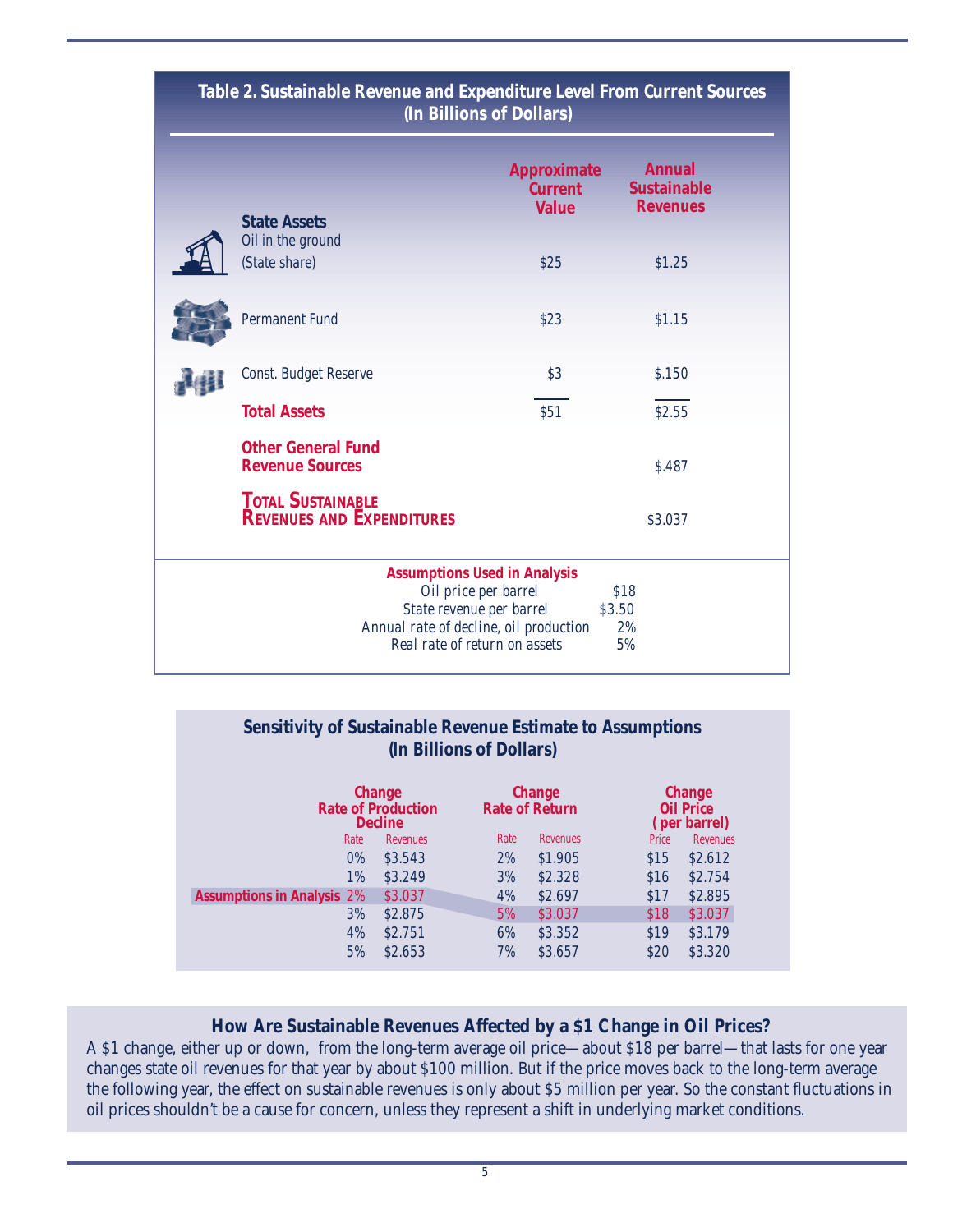## **WHAT HAS CHANGED?**

What has changed since 1994, when we last looked at the state's fiscal condition? Good news: sustainable revenues have increased and General Fund spending has decreased. That means expenditures at the current level—\$3.2 billion for the General Fund and Permanent Fund dividends combined—can be sustained far into the future.

## **Higher Sustainable Revenues**

Sustainable revenues are higher due to rapid growth of the Permanent Fund; a modest increase in non-oil revenues (although there have been no significant revenues from new economic development); and slower than expected decline in oil production.

#### **GROWTH OF THE PERMANENT FUND**

Rapid growth of the Permanent Fund is the main reason the state's assets can sustain higher revenues. In 10 years, from 1988 to 1998, fund assets increased from \$9.3 billion to over \$23 billion. That's an increase of nearly 150 percent. Figure 1 shows what contributed to that fast rise:

*Dedicated oil revenues*—the share of current oil revenues that by law is deposited in the Permanent Fund—added about \$2.9 billion.

*Inflation proofing*—which protects the Permanent Fund against rising prices—contributed \$4.3 billion to growth.

*Retained earnings*—including unrealized capital gains, appropriations from the Earnings Reserve to fund principal, and the amount held in the Earnings Reserve—accounted for a total of \$6.5 billion of Permanent Fund growth. Unrealized capital gains are increases in the value of stocks held in the fund, over the price the state paid for those stocks.

The Earnings Reserve is a special account within the Permanent Fund, where dividends and interest from stocks and bonds and profits from sale of stocks and bonds are deposited. Inflation-proofing and Permanent Fund dividend payments come out of this reserve. Over the years, most of the remaining earnings have been deposited in the Permanent Fund principal. Generally, some earnings are left in the reserve, in case future earnings aren't enough to inflation-proof the fund.

#### **MODEST INCREASE IN NON-OIL REVENUES**

Non-oil revenues have increased modestly—but only in the past few years have they again become as large as they were a decade ago, adjusted for inflation. They've grown mostly because of new excise taxes and increases in some licenses and fees, as well as dividends from several state corporations. No significant revenues have been added by new development.

#### **LESS DECLINE IN OIL PRODUCTION**

Finally, the slower than expected decline in oil production since the peak in 1988 has meant less decline in oil revenues.



Production has declined an average 4 percent annually, making today's oil production 64 percent of what it was at the peak. In 1988, analysts projected 1998 production would be only 43 percent of the peak.

## **Lower General Fund Spending**

In the 1980s, state General Fund spending increased at a rate faster than inflation and population growth. But in the early 1990s there was a sharp break in that trend.

General Fund spending for public services not only stopped growing with prices and population—it actually declined. Since 1991 real (adjusted for inflation) per capita spending for operations has dropped 27 percent. Real state per capita spending for capital projects has dropped even more—65 percent.

The results have been dramatic. If the operating budget had continued to grow at the combined rates of inflation and population growth since 1991, today it would have been about \$2.95 billion. The actual 1998 operating budget is \$2.15 billion—\$800 million less. Of that \$800 million in savings, nearly \$700 million comes from not keeping up with population growth and inflation. The rest comes from budget cuts that have dropped the current budget about \$100 million below what it was in 1991, with no adjustment for inflation.<sup>3</sup> (Figure 2.)

Not funding inflation and population growth in the operating budget has saved the state more than \$3 billion (in 1998 dollars) since 1991. Savings are even bigger if we include cuts in the budget for capital projects. These savings were funneled into our financial assets.

At the same time, saving that much came at a cost to public services. Some programs were eliminated or restructured, while others stretched existing dollars to cover growing demand. Also, the state shifted more of the costs of providing public services back to local governments.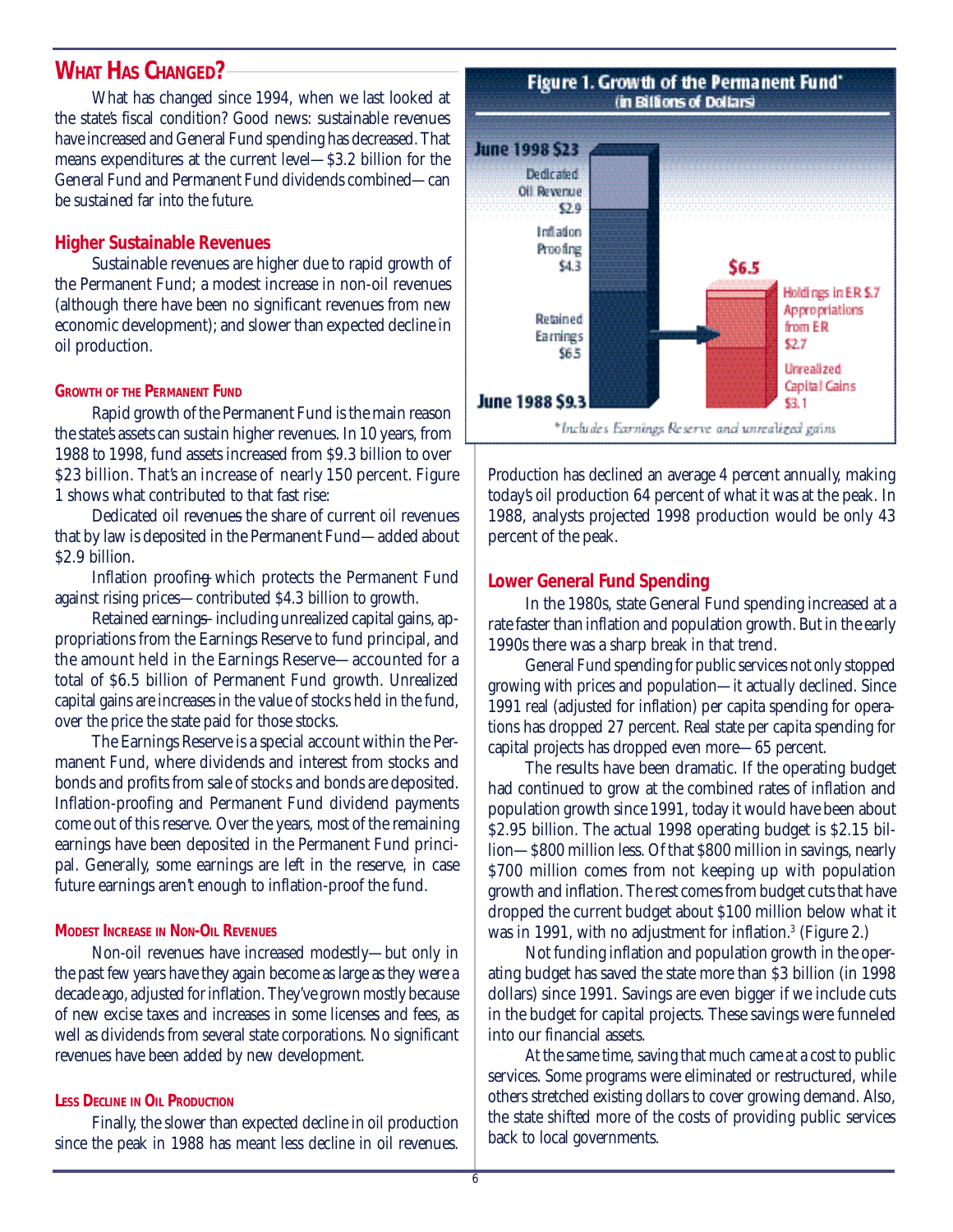

## **TAKING STOCK OF OUR SITUATION**

A *Fiscal Policy Paper* published in 1992 introduced what we called the Safe Landing Strategy—a combination of budget cuts, Permanent Fund earnings, new revenue sources, economic development, and transition funds to help Alaska move toward a smaller public sector as oil revenues declined.4

Budget cuts, fast growth in the earnings potential of financial assets, the establishment of the Constitutional Budget Reserve, and use of some new revenue sources have combined to move us a long way toward the Safe Landing flight path. We need to continuously monitor our fiscal situation to keep from veering off course or crash landing. Some of the challenges we face in the coming years are discussed below.

(1) *We cannot increase general purpose expenditures (General Fund spending plus Permanent Fund dividends) from current revenue sources without reducing opportunities and options for future generations of Alaskans.*

We've shown that the state can sustain the current level of general purpose spending (adjusted over time for inflation). But increasing either General Fund spending or Permanent Fund dividends by just taking a bigger draw from the earnings of state assets is likely to deplete those assets over time. That means we'd be leaving future Alaskans a smaller asset base, with smaller sustainable revenues. Many Alaskans today wish the state had spent less and saved more in the 1980s, so that today we'd have larger assets from the oil boom generation.

For several reasons, it will become increasingly difficult to maintain the discipline to keep our assets intact for the next generation. A growing population and an expanding economy will put increasing pressure on the General Fund budget, as

demand for public services and infrastructure grows. But under our current fiscal policy, no new revenues will be forthcoming to finance these requirements. Also, because Permanent Fund dividends are calculated as a share of fund earnings, dividends will continue to grow as an ever-larger share of state wealth is concentrated in the Permanent Fund. Finally, Alaskans disagree about how much we need to pass on to the next generation and the next generation isn't here to make its own case.

(2) *Continuing to segregate General Fund revenues and Permanent Fund earnings creates confusion about the state's fiscal health and the allocation of public resources.*

As oil production drops, General Fund revenues will keep declining, because they are mostly made up of oil revenues. At the same time, the Permanent Fund will keep growing and generating bigger earnings. Assessing the fiscal health of the state by looking only at declining General Fund revenues—while ignoring growing asset earnings gives the false impression that the state is getting

poorer when in fact we are sustaining our asset base.

We need to make decisions about how best to allocate public resources by considering all our resources, rather than just one part. Looking at revenues and expenditures from the General Fund, the Permanent Fund, and the Constitutional Budget Reserve together helps us focus on how to allocate our available general purpose revenues between spending for government services; funding dividend payments; and saving for the future. It also gives us a better idea of whether we need to think about imposing new taxes.

(3) *Maximizing earnings from state assets is the most important way to maximize state revenues.*

Alaska now gets more of its general purpose revenues from asset earnings than from oil production—and earnings will become more dominant as time goes on. So getting the maximum return from our financial assets has to take center stage in any long-term fiscal strategy. Increasing the rate of return on the \$23-billion Permanent Fund by 1 percent, for instance, would produce about the same amount of state revenue as would imposing a personal income tax.

The best way to get the highest return is through a longterm portfolio management technique involving some predetermined level of risk—which can result in sharp variations in the rate of return from year to year.

 (4) *General purpose revenues will continue to be volatile, but we can control that volatility if we choose.*

Fluctuating oil prices have caused tremendous instability in state revenues over the past two decades. In the early 1980s a \$1 drop in the price of a barrel of oil cut annual state revenues by \$200 million.

7